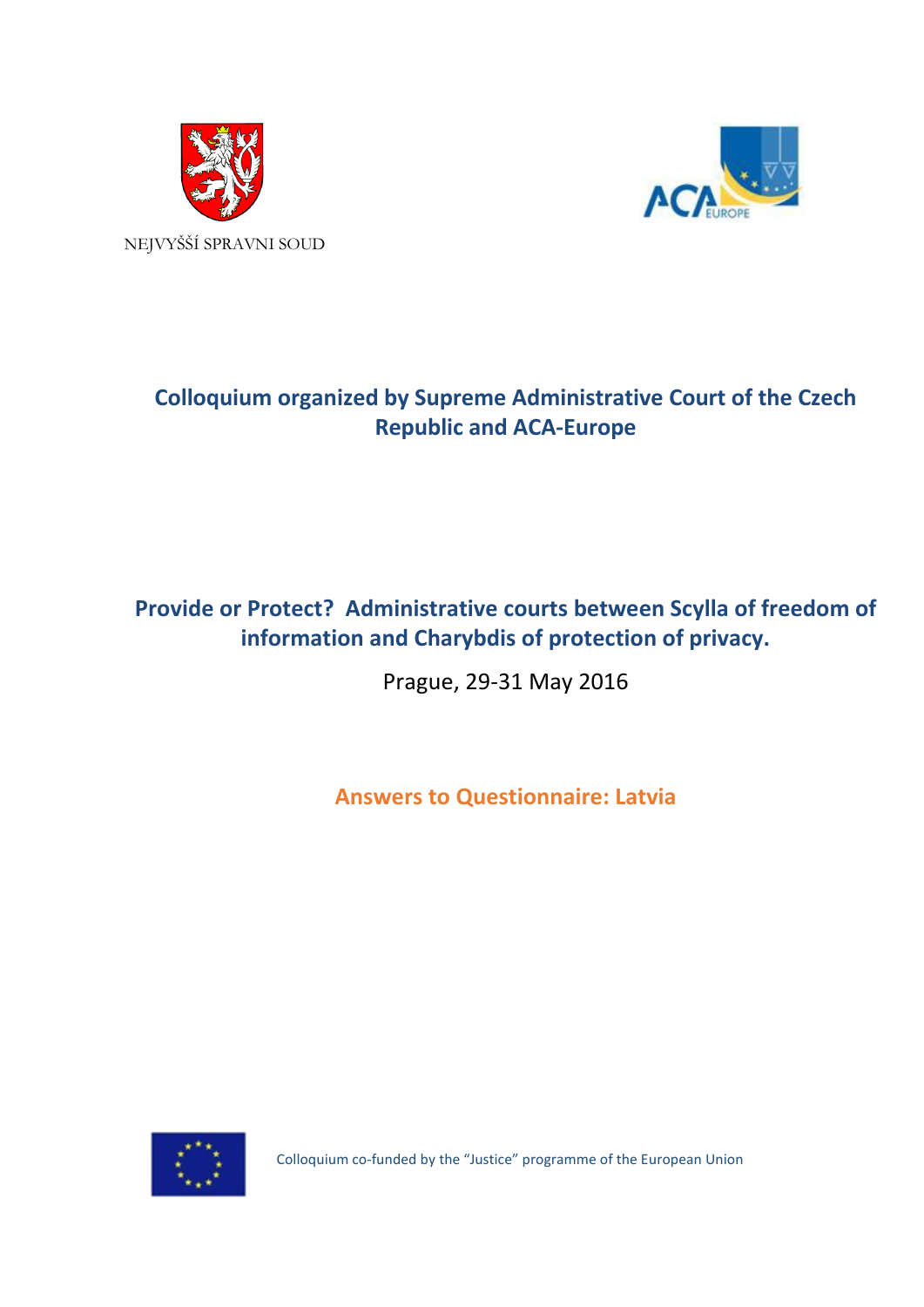## **Provide or Protect? Administrative courts between Scylla of freedom of information and Charybdis of protection of privacy**

(questionnaire)

## Republic of Latvia

### **Part I**

1. Is the central administrative supervision over providing information and protection of personal data carried out by one administrative authority or are there specialized authorities for each of these fields or is there an absence of such an authority in any of these areas? Does the chosen model cause any application problems?

There is only a central administrative authority in charge of protection of personal data. According to Paragraph 1 of the Section 29 of the Personal Data Protection Law the supervision of protection of personal data is carried out by the Data State Inspectorate, which is subject to the supervision of the Ministry of Justice and operates independently and permanently fulfilling the functions specified in laws and regulations, takes decisions and issues administrative acts in accordance with the law. Duties and rights of the inspectorate include:

- supervising compliance of processing of personal data with the requirements of Personal Data Protection Law;
- taking decisions and reviewing complaints regarding the protection of personal data;
- requiring that data be blocked, that incorrect or unlawfully obtained data be erased or destroyed, or ordering a permanent or temporary prohibition of data processing;
- imposing administrative penalties according to the procedures specified by law regarding infringements of processing of personal data;
- etc.

Administrative acts and actual actions of the Data State Inspectorate can be appealed to the District Court of Administrative cases.

Regarding providing information, there is no central authority. As stipulated by Freedom of Information Law, a person may ask to supply the relevant information to the institution that has it. If the institution refuses to supply the information or does not comply with the request properly, a person can challenge the refusal to grant information to a higher authority in accordance with procedures regarding subordination and then appeal it to the District Court of Administrative Cases.

Lack of a central administrative supervision is remedied by the courts of administrative cases, especially the last instance, i.e., the Department of Administrative Cases of the Supreme Court, which function as a mechanism for unifying the practice in both areas.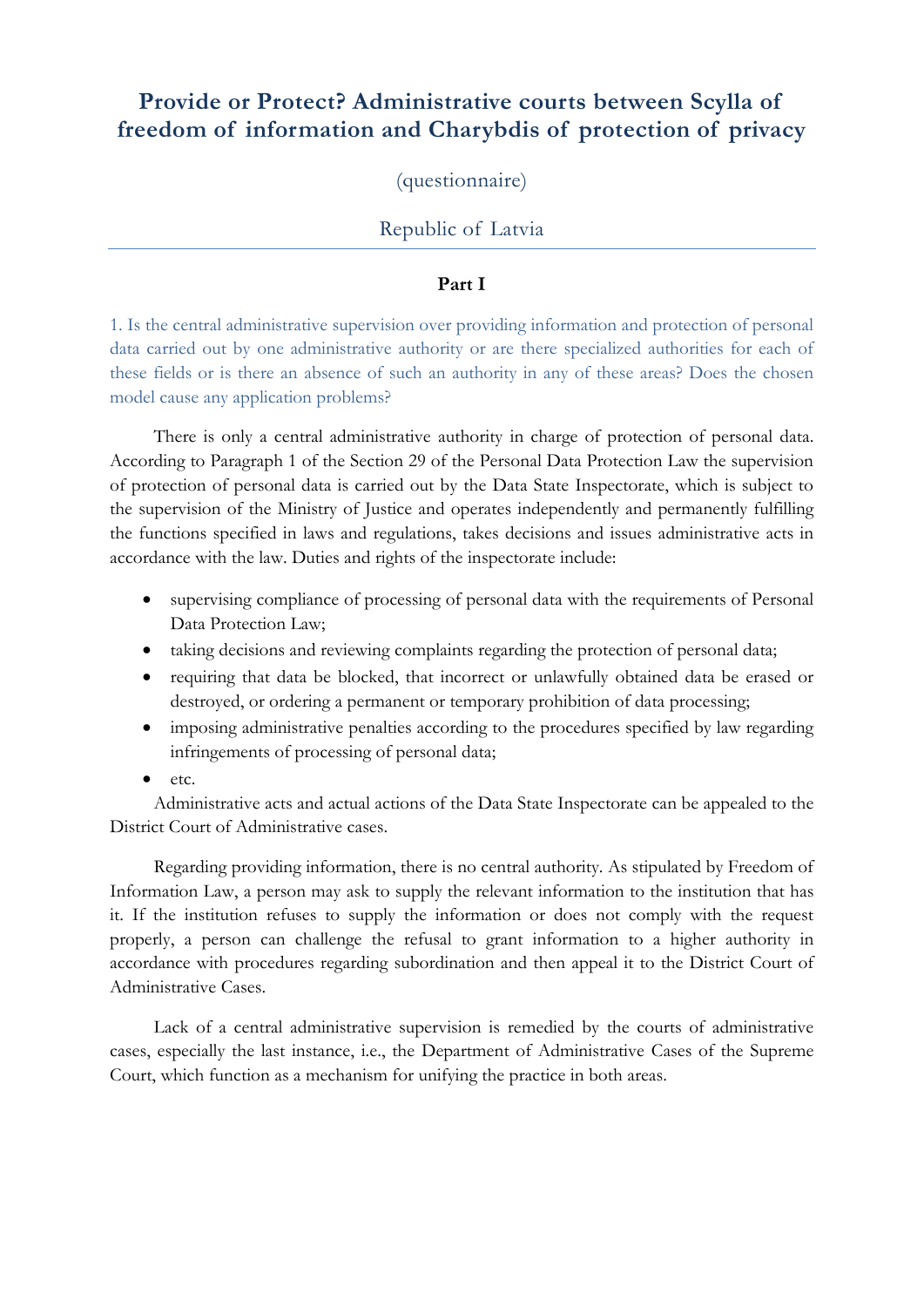### 2. What types of information are excluded from providing? Is there one regime regarding all exclusions or is there any differentiation – e.g. absolute exclusion and relative exclusion?

Freedom of Information Law provides that information shall be accessible to the public in all cases, when the law does not specify otherwise, and the Supreme Court has emphasized that all limitations shall be interpreted narrowly.<sup>[1](#page-2-0)</sup>

Freedom of Information Law stipulates that information is data or compilations of data, in any technically possible form of fixation, storage or transfer, and distinguishes two types of information – generally accessible information and restricted access information.

According to Sections 4 and 5 of the Freedom of Information Law, generally accessible information is any information, which is not categorised as restricted access information, however restricted access information is such information as is intended for a restricted group of persons in relation to the performance of their work or official duties and the disclosure or loss of which, due to the nature and content of such information, hinders or may hinder the activities of the institution, or causes or may cause harm to the lawful interests of persons. Restricted access information is information:

1) which has been granted such status by law (e.g. according to Section  $28<sup>3</sup>$  of the law "On" Judicial Power" court materials examined during open court after the coming into force of the final court adjudication are restricted access information and are available in accordance with the Freedom of Information Law);

2) which is intended and specified for internal use by an institution;

3) which is a commercial secret, except in the case where a purchase contract has been entered into in accordance with the Public Procurement Law or other type of contract regarding actions with State or local government financial resources and property;

4) which concerns the private life of natural persons;

5) which is related to certifications, examinations, submitted projects (except projects the financing of which is expected to be a guarantee provided by the State), invitations to tender (except invitations to tender, which are associated with procurement for State or local government needs or other type of contract regarding actions with State or local government funds and property) and other assessment processes of a similar nature;

6) which is for official use only; or

7) which are North Atlantic Treaty Organisation or European Union documents, which are designated as "NATO UNCLASSIFIED" or "LIMITE" respectively.

Apart from the first case where the restricted access information status has been specified by law, the author of information or the head of an institution determines restricted access

<span id="page-2-0"></span><sup>&</sup>lt;sup>1</sup> The Supreme Court of the Republic of Latvia, judgment of the 17 February 2012, No. SKA-53/2012.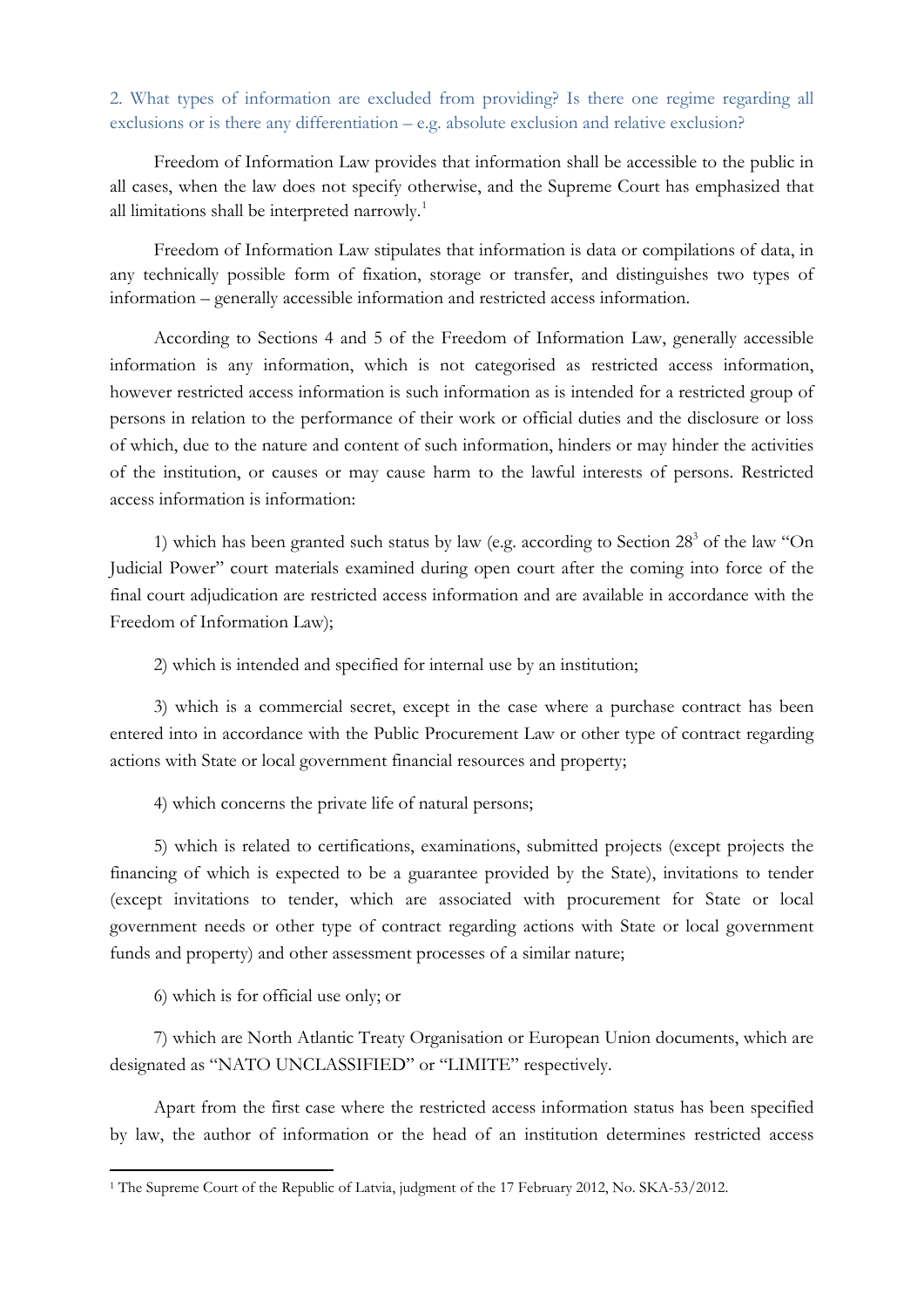information status for 1 year, with an option to specify of a new time period. Information, which is accessible to the public without restrictions provided by law, or which has already been published, cannot be deemed as restricted access information.

Section 10 of the Freedom of Information Law stipulates that an institution shall provide information on its own initiative or on the basis of an application from a private person. The rights of a person to access generally accessible information are presumed and he does not need to justify his interest. However, regarding restricted access information, a person must comply with the procedure laid down in law. Paragraph 4 of Section 11 requires that restricted access information is requested in writing and the person provides grounds for his or her request and specifies the purpose for which the information will be used. The reasons and the purpose must be specified to provide a reliable understanding of the necessity and usage of the information, e.g., a lawyer could indicate that he will use the information in specific criminal proceedings. [2](#page-3-0)

The institution can refuse to hand out this information only in exceptional cases and has to provide grounds for this refusal.[3](#page-3-1)

There are some types of information that is excluded from the scope of the Freedom of Information Law. E.g., Paragraph 2 of Section 28<sup>3</sup> of the law "On Judicial Power" stipulates that until the coming into force of the final court adjudication in this case, court materials are available only for those persons, for whom such rights have been provided for in procedural laws, thus Freedom of Information Law does not apply.<sup>[4](#page-3-2)</sup> Also the law "On official secrets" provides a special approach to official secrets - such military, political, economic, scientific, technical or other type of information which is included in the list approved by the Cabinet of Ministers and the loss or illegal disclosure of which may cause harm to the security, and economic or political interests of the State. The Freedom of Information Law does not apply to this kind of information and there is also a special procedure to obtain such information. A refusal to grant such information can be challenged to Director of the Constitution Protection Bureau and later to Prosecutor General, who can evaluate whether the classification was justified.<sup>[5](#page-3-3)</sup> Special regulations apply also to other kinds of information owned by the Constitution Protection Bureau.<sup>[6](#page-3-4)</sup>

3. Are there any types of subjects governed by private law that have duty to provide information? If the answer is affirmative, what kind of subjects and what kind of information?

Freedom of Information Law conveys duties to provide information on state institutions, however it also applies to subjects governed by private law in cases when they implement administration functions and tasks.

<span id="page-3-1"></span><span id="page-3-0"></span><sup>&</sup>lt;sup>2</sup> The Supreme Court of the Republic of Latvia, judgment of 26 March 2015, No. SKA-383/2015.<br><sup>3</sup> The Supreme Court of the Republic of Latvia, judgment of 17 February 2012, No. SKA-53/2012.

<span id="page-3-3"></span><span id="page-3-2"></span><sup>&</sup>lt;sup>4</sup> The Supreme Court of the Republic of Latvia, judgment of 14 May 2010, No. SKA-511/2010.<br><sup>5</sup> The Supreme Court of the Republic of Latvia, judgment of 17 January 2012, No. SKA-135/2012.<br><sup>6</sup> The Supreme Court of the Repub

<span id="page-3-4"></span>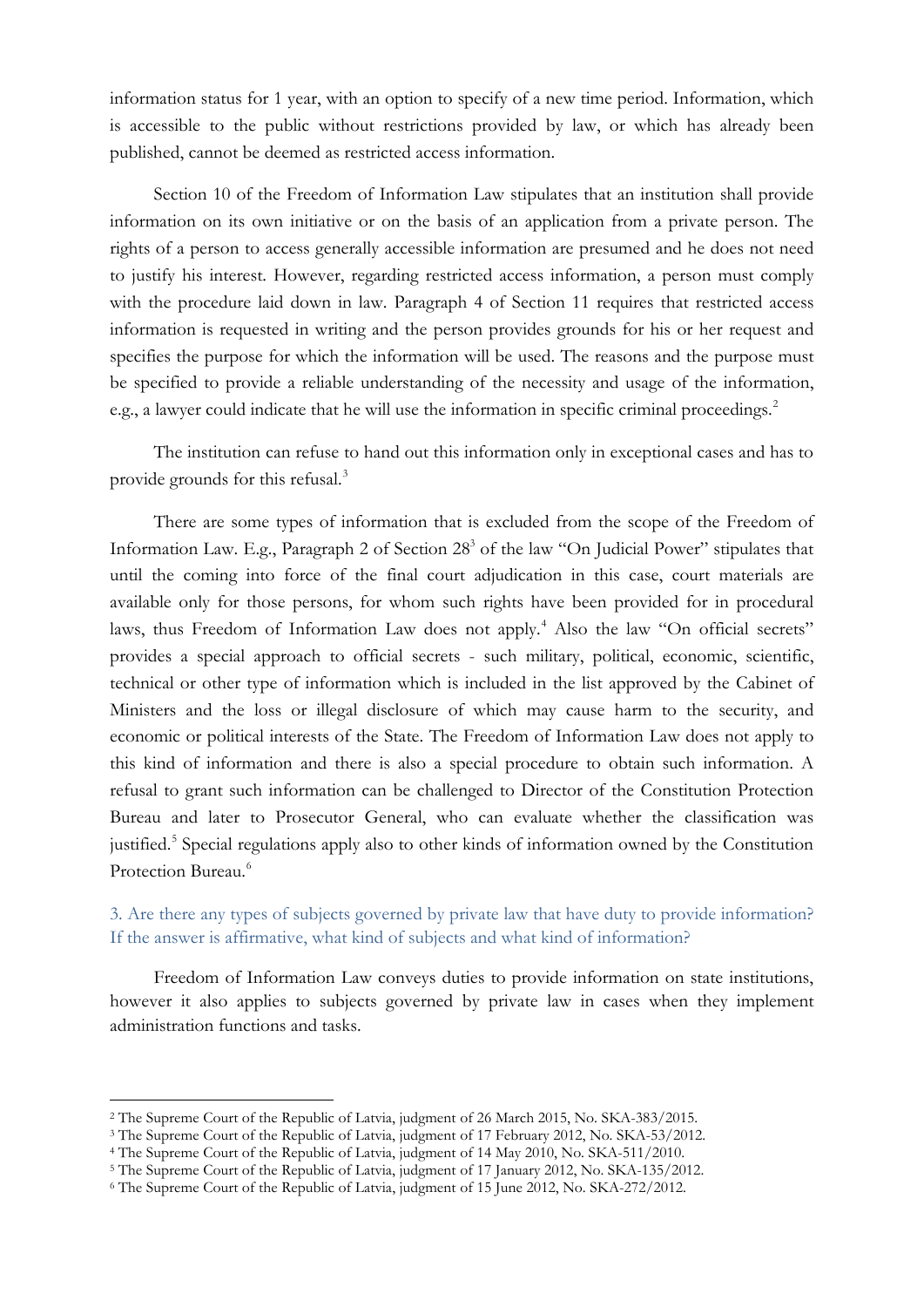In other cases, when the subject is acting within private law, even regarding State owned private entities, a person cannot request information from the entity itself. E.g., it has been recognized that the society can expect that state institutions have control over the effectiveness of their investments in companies in which state is a shareholder. When it is in the interests of the public, the state should reveal even commercial information.<sup>[7](#page-4-0)</sup> However, this information is to be requested from the responsible state institution not the entity.<sup>[8](#page-4-1)</sup>

## 4. Are the salaries of the employees of the public sector subject to the right to free access to information as well? Does this cause any application problems regarding the personal data protection?

Even though Freedom of Information Act provides protection for personal data, this protection is not absolute. As the salaries of public sector employees are paid from the state budget, which is derived from the public financial resources, the public's legitimate interest to know about the expenses of State outweigh state employees' right to privacy.<sup>[9](#page-4-2)</sup> The same principles apply to autonomous public institutions such as the central bank of Latvia.<sup>[10](#page-4-3)</sup> The Supreme Court has emphasised the importance of freedom to receive information for the press to fulfil its role as a "watchdog" in society and inform tax payers about how public recourses are being spent.<sup>[11](#page-4-4)</sup> Problems may arise in assessing to what extent actually the requested information is about an employee's salary and when it reaches too far.

#### 5. Is the trade secret excluded from the free access to information?

Paragraph 2, Clause 3 of Section 5 of the Freedom of Information Law provides that commercial secrets are deemed to be restricted access information, and Section 7 of the law elaborates that information, which is created by a merchant or belongs to a merchant and the disclosing of which may have a significant adverse impact on the competitiveness of the merchant, is deemed to be a commercial secret. A merchant in transferring information to an institution must indicate whether the information is a commercial secret and what is the legal basis for such a status. It continues to restricted access information until the merchant notifies about the loss of status as a commercial secret or the information has become common knowledge to third parties.

Even though this information has restricted access status it does not mean that it cannot be revealed upon application to the institution. It has been recognised in the case law of administrative courts, that a person has rights to receive commercial secret if it is provided in law or if the information concerns significant interests by the society and this interest outweighs

<span id="page-4-1"></span><span id="page-4-0"></span><sup>7</sup> The Supreme Court of the Republic of Latvia, judgment of 11 April 2014, No. SKA-10/2014. 8 The Supreme Court of the Republic of Latvia, judgment of 10 September 2012, No. SKA-606/2012; judgment of 12 January 2011, No. SKA-221/2011.

<span id="page-4-2"></span><sup>9</sup> The Supreme Court of the Republic of Latvia, judgment of 1 July 2010, No. SKA-347/2010; judgment of 10 September 2012, No. SKA-606/2012.

<span id="page-4-3"></span><sup>&</sup>lt;sup>10</sup> The Supreme Court of the Republic of Latvia, judgment of 26 May 2011, No. SKA-421/2011.

<span id="page-4-4"></span><sup>11</sup> The Supreme Court of the Republic of Latvia, judgment of 1 July 2010, No. SKA-347/2010.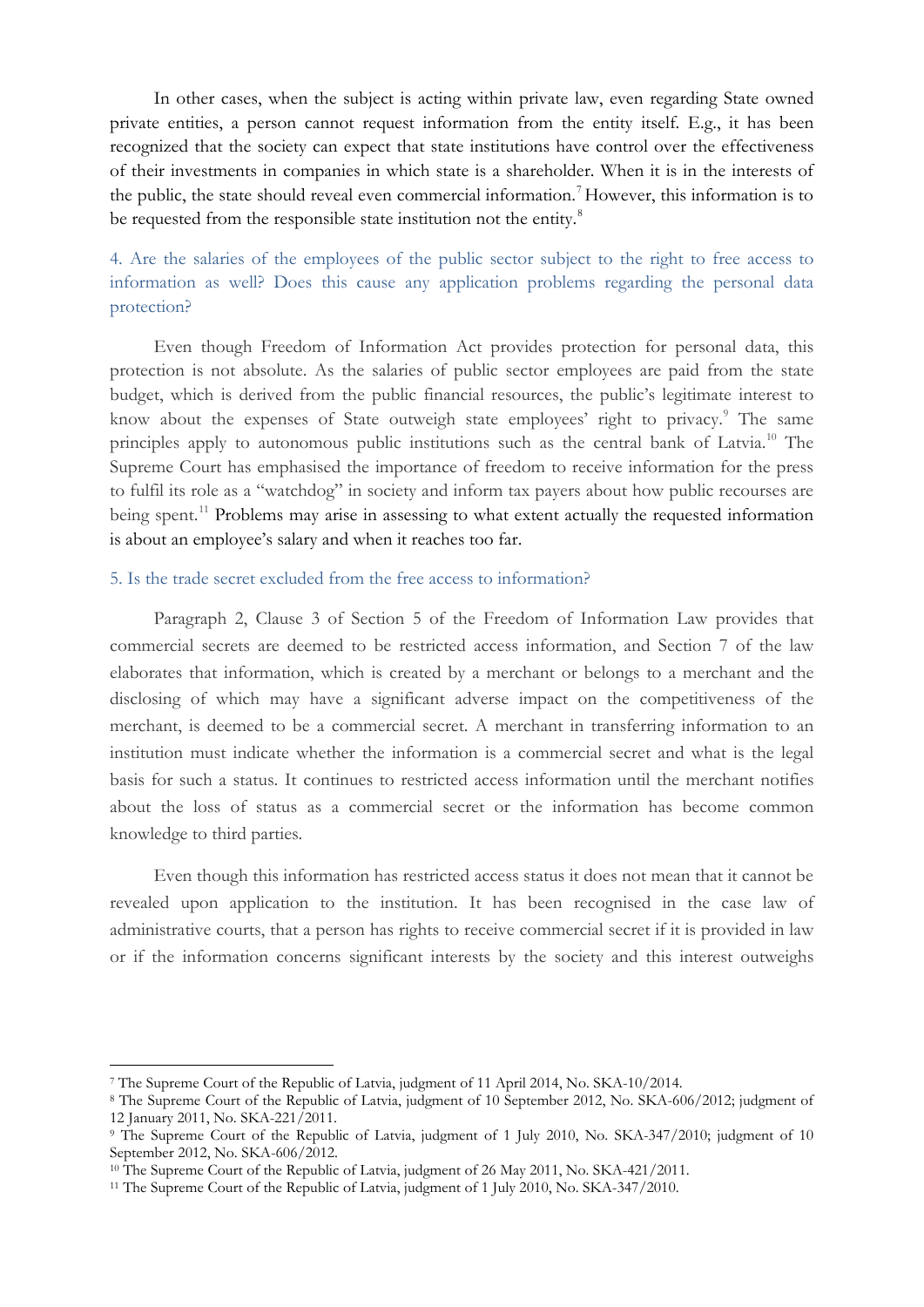possible harm for the merchant.[12](#page-5-0) The person must provide grounds for the necessity of such information and cannot just use general statements.<sup>[13](#page-5-1)</sup>

## 6. Are documents that are subject of intellectual property excluded from the free access to information?

There is no direct mention of right of authorities not to hand out information that contains intellectual property in the Freedom of Information Law. However, Paragraph 5 of Section 12 of the law instructs that in a situation where the institution has rejected requests for re-use of information to protect third person's intellectual property rights, the institution must also indicate the third person in the refusal.

Even though intellectual property is not indicated as restricted access information, intellectual property rights are protected by specialized laws regarding each type of intellectual property separately. E.g., Copyright law does not allow reproducing a copyrighted material without the permit of the author.

## 7. Does the right to free access to information cover as well the parts of an administrative file that contain data related to individuals or are these data protected? In which areas of public administration does this cause problems?

Paragraph 2, Clause 4 of Section 5 of the Freedom of Information Law provides that information which concerns the private life of natural persons is deemed to be restricted access information. In a usual situation free access to information would only apply to the part of the administrative file that does not contain restricted access information, unless a person may justify his interest in this information.

In such cases the courts evaluate if the interference with a person's right to private life is prescribed by law, has a legitimate aim, is necessary in a democratic society and proportionate to the aim pursued. E.g., when assessing whether a lawyer can ask the institution to provide a persons' address of place of residence to bring a civil suit against them, the court found that Personal Data Protection Law in principle allows such grounds to access personal data. Furthermore, there is a legitimate aim to revealing the data, namely the protection of the rights of others. However, in this case the lawyer did not provide the contract on which the civil claims are based so the interference was not found to proportionate, because there could be no evidence that by providing the data would allow reaching the legitimate aim.<sup>[14](#page-5-2)</sup>

Problems may arise regarding the so called "whistle-blowers". Section 54 of the Administrative Procedure Law provides that a person that is not a participant in the proceedings may access information pursuant to Freedom of Information Law, Personal Data Protection Law and other laws, however, information about the person who has reported an offense can be revealed only with his consent or in cases provided in law. In a recent case the Supreme Court found that in such situations not only direct information (name, address, etc.), but also other information can identify the person in the specific circumstances indirectly. Such information should also be protected.<sup>[15](#page-5-3)</sup>

<span id="page-5-0"></span> <sup>12</sup> The Supreme Court of the Republic of Latvia, judgment of 11 April 2014, No. SKA-10/2014.

<span id="page-5-1"></span><sup>13</sup> The Supreme Court of the Republic of Latvia, judgment of 23 March 2015, No. SKA-14/2015.

<span id="page-5-2"></span><sup>14</sup> The Supreme Court of the Republic of Latvia, judgment of 23 March 2015, No. SKA-14/2015.

<span id="page-5-3"></span><sup>15</sup> The Supreme Court of the Republic of Latvia, judgment of 28 December 2015, No. SKA-380/2015.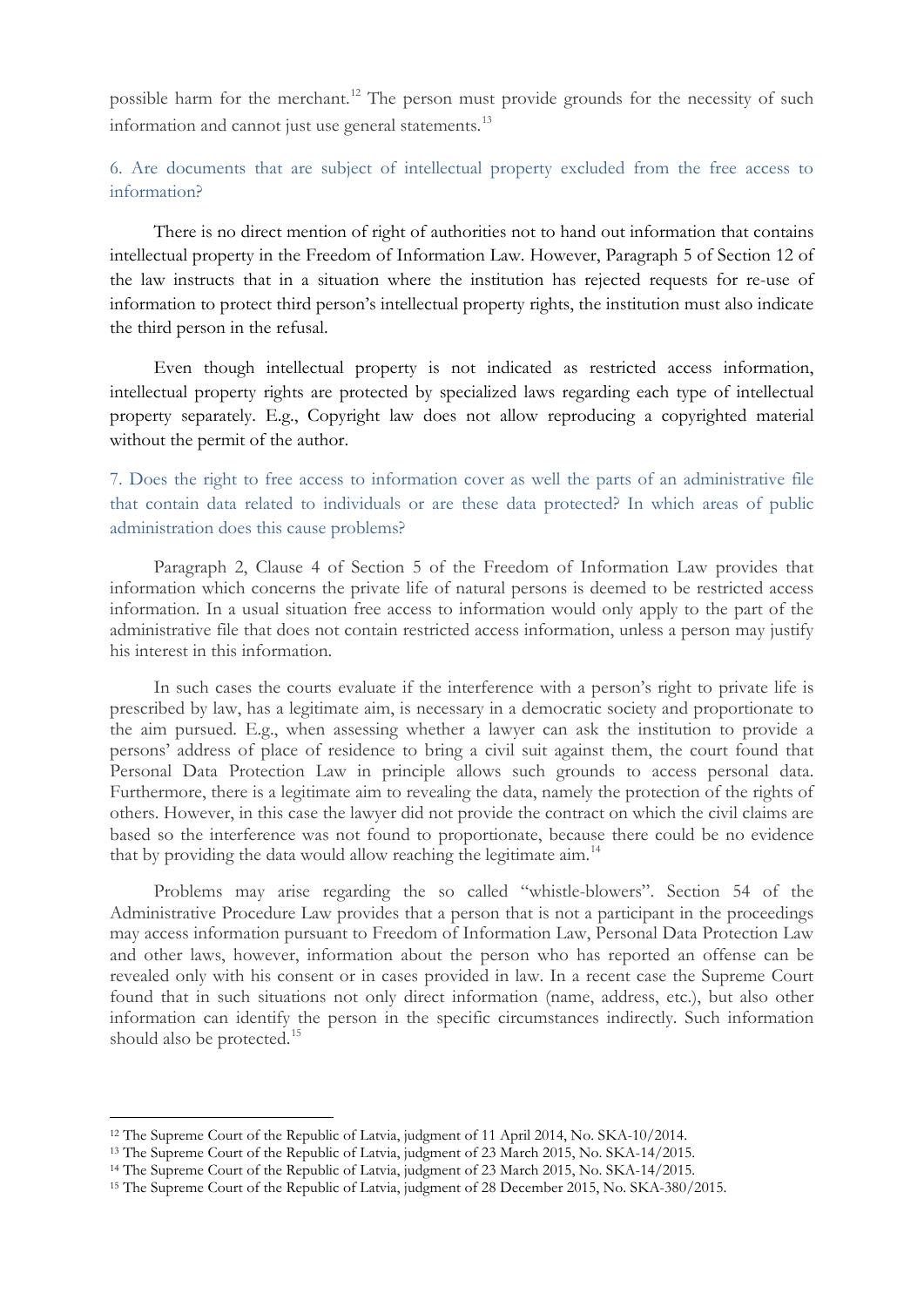8. Are data related to criminal proceedings or administrative delict proceedings or any data of quasi-criminal nature (typically files of secret police departments from the times of antidemocratic past) excluded from the right to free access to information?

There is again no general indication regarding this question in the Freedom of Information Law, however, special requirements are expressed in other legal documents.

Section 6 of the law "On Police" stipulates that the police, in the interests of the service, shall inform State and local government institutions as well as the public regarding police operations. The police are prohibited from disclosing information that is an official secret or other secret specifically protected by law and which contains commercial secrets or patent secrets. It is prohibited to disclose data from a pre-trial investigation without the permission of the prosecutor or the investigator's direct superior officer, as well as materials that are contrary to the presumption of innocence. The police are prohibited from disclosing information, which infringes on the privacy of persons or violates the honour and dignity of natural or legal persons, if such activity does not occur in the interests of securing lawful order or conducting an investigation. Again in this case it is important to evaluate whether it is necessary and in the interests of society to reveal the information.[16](#page-6-0)

Regarding files of secret police departments from the times of anti-democratic past, namely, State Security Committee (*in Russian: Комитет государственной безопасности, КГБ*), documents are generally accessible only when they do not contain information about concrete natural persons, otherwise they are only accessible to that specific person.<sup>[17](#page-6-1)</sup>

When it comes to criminal proceedings Section 375 of the Criminal Procedure Law stipulates that, during criminal proceedings, the materials located in the criminal case shall be a secret of the investigation, and the officials who perform the criminal proceedings, as well as the persons to whom the referred to officials present the relevant materials in accordance with the procedures provided for in this law, shall be permitted to familiarise themselves with such materials. After completion of criminal proceedings and the entering into effect of the final adjudication, employees of the court, the Prosecutor's Office, and investigating institutions, and persons whose rights were infringed upon in the concrete criminal proceedings, as well as persons who performed scientific activities shall be permitted to familiarise themselves with the materials of the criminal case. All final adjudications in criminal cases, ensuring protection of the information specified by law, shall be publicly accessible. Section  $28<sup>3</sup>$  and  $28<sup>4</sup>$  of the law "On Judicial Power" is also relevant. It follows that until the coming into force of the final court adjudication in this case, court materials are available only for those persons, for whom such rights have been provided for in procedural laws, thus Freedom of Information Law does not apply, however, court materials examined during open court after the coming into force of the final court adjudication are restricted access information and are available in accordance with the

<span id="page-6-0"></span><sup>&</sup>lt;sup>16</sup> The Supreme Court of the Republic of Latvia, judgment of 31 January 2011, No. SKA-103/2011.

<span id="page-6-1"></span><sup>&</sup>lt;sup>17</sup> The Supreme Court of the Republic of Latvia, judgment of 20 April 2010, No. SKA-386/2010.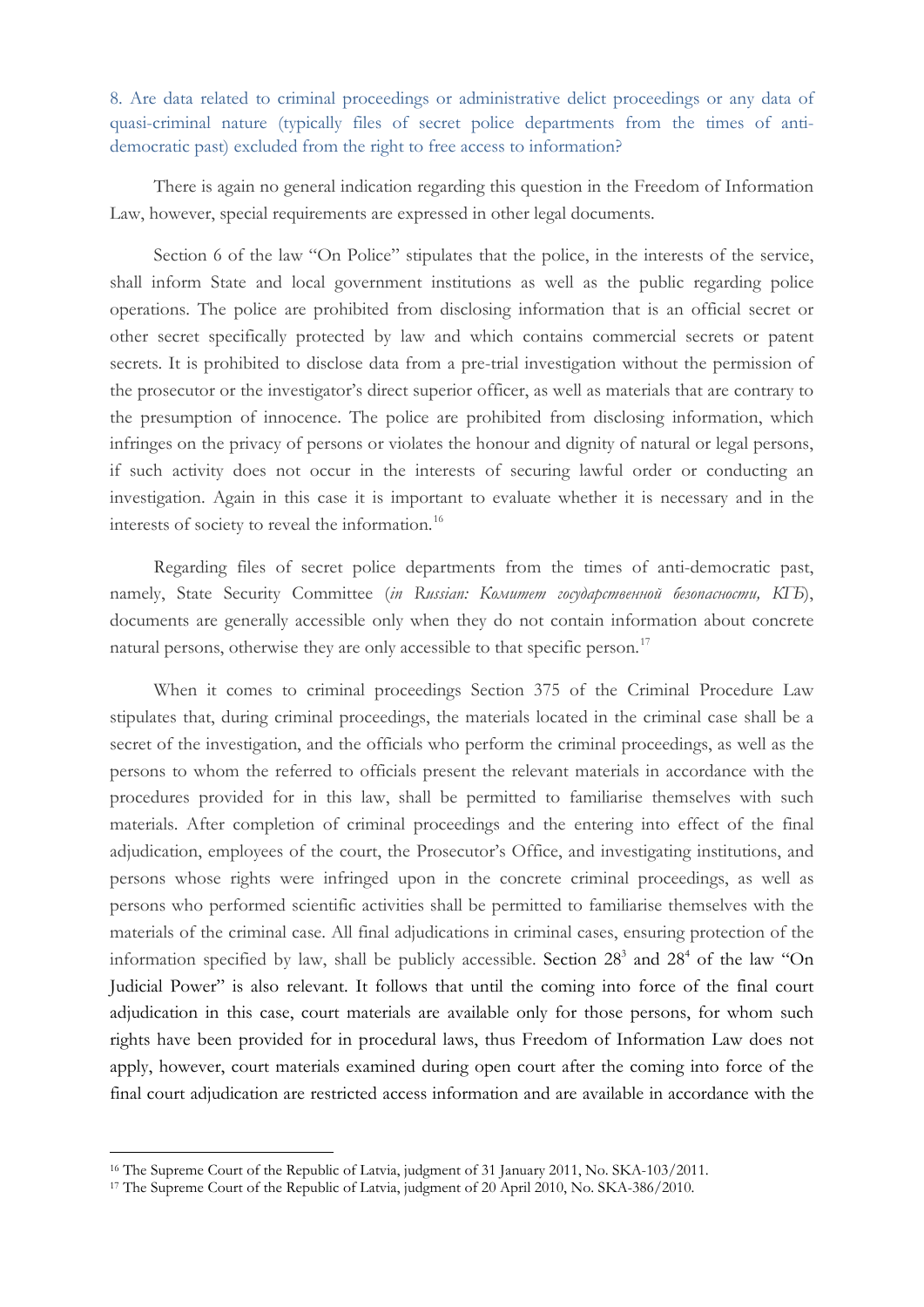Freedom of Information Law. The same principle has been applied by analogy to other types of similar proceedings, when there have not been specific legal norms.<sup>[18](#page-7-0)</sup>

#### **Part II**

#### 9. Public access to decisions

9.1. Are there certain types of court decisions that are never disclosed (e.g. classified decisions or any other decisions with restricted access)? If so, describe typical examples and provide statistics (frequency and relevance of cases).

In Latvia, judgment or decision may be taken in open court hearing or in so called closed hearing. According to the Art.  $28<sup>2</sup>$  of the Law on Judicial Power A court adjudication (judgment or decision) taken during open court, which is drawn up as a separate procedural document, must be generally accessible information at the time of pronouncing of adjudication, but, if the adjudication is not pronounced – at the time of adoption thereof (Part 1 of Art.  $28^2$ ). Introductory section and operative part of a court adjudication taken during closed session, if they are pronounced publicly, must be generally accessible information as well (Part 2 of Art. 282 ). Issuing the information referred previously (to the person which is not a party in the respective dispute), the validity of court adjudication must be included and the information, which discloses the identity of a natural person, must be hidden in accordance with the procedures laid down by the Cabinet of Ministers (Part 3 of Art. 28<sup>2</sup>). Judgments of court taken during open court must be published on the Internet homepage after entering into effect thereof, unless it has been laid down otherwise in the law. Similarly court decisions shall be published in the amount stipulated by the Cabinet. In publishing court adjudications, the part of information, which discloses the identity of a natural person, must be hidden (Part 5 of Art. 28<sup>2</sup>). Addititonally to the mentioned before, the Supreme Court publishes certain important decisions in its home page. As for the Constitutional Court, all judgements and decisions are published in its home page as well.

In Latvia, as well as in the Czech Republic, there are no particular categories of judgments that would be generally (i.e. in advance) excluded from publishing. If any proceeding is connected with classified information then this is carefully protected in the court file. The principle of fair trial is fulfilled through the inspection of a court file while the public nature of the proceedings or rather publication of judgments is restricted in favor of the protection of classified information.

9.2. If a third person (i.e. not a participant of a proceeding) wants any of your decisions, what is the procedure? On-line access will be discussed below, at this point please focus on other form of access (e.g. is there possibility to request decision through the post service? Is there any charge for it? etc.).

As mentioned before, judgments are published in the Internet (on line). However, if a person requires judgment from a court (thus avoiding on-line option) the court issues the requested judgment or decision in person or sends by post to the stated address. However, in such a case a person have to pay sums stated in the law and cover postal expense (Act No. 96 on Rules governing court's charges for providing certain services

<span id="page-7-0"></span> <sup>18</sup> The Supreme Court of the Republic of Latvia, judgment of 26 April 2013, No. SKA-327/2013.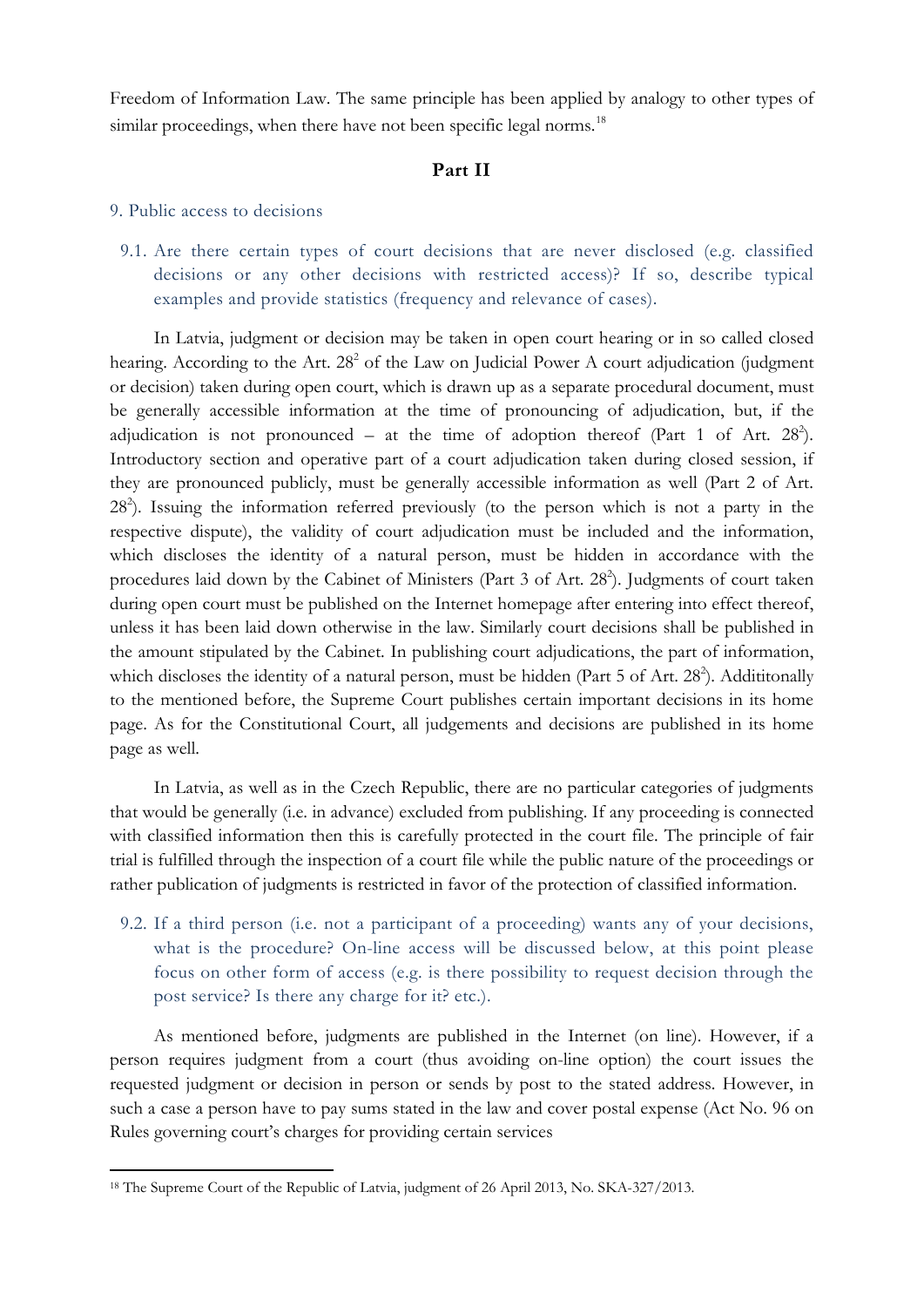Is there any Official Collection / journal of decisions of your court (not the online publishing of your decision – see below)? If so, describe in detail the process of its publication. In particular focus on the procedure of selection of the decisions that should be published in it, on frequency and form of publication. Explain whether such collection is published by your court itself, by another public / administrative authority or by private publisher; describe the form of cooperation (e.g. whether such publisher has exclusive right to publish the collection or whether the publisher modifies decisions before they are published etc.). Does your court or public consider such (selected) decisions as having special or added importance / relevance?

In Latvia, as well as in the Czech Republic, the Supreme Administrative Court annually publishes the collection of judgments called "The Judgments and Decisions of the Supreme Court" that includes a few selected judgments and decisions from all the judicial departments of the Supreme Court: Department of Administrative Cases, Department of Civil Cases and Department of Criminal Cases. The publisher of the above mentioned collection of judgments is VSIA "Latvijas Vēstnesis". The process of selection of judgments is usually conducted by certain highly honored judges of the Supreme Court and their assistants. There is no specific regulated process for the selection of judgments. Judgments are only anonymised, but not modified or changed in substance. The process of publishing collection of judgments helps to highlight very useful judgments for society, however, these judgments does not have any higher or special importance than other judgments of the Supreme Court.

#### 10. Editing and anonymisation of decisions

10.1. Do you make the decisions anonymous before they are published? If so, describe the process of anonymisation. In particular focus on facts like who is assigned to carry out anonymisation, whether there are any internal rules regarding anonymisation (except of general regulations on protection of personal data) and what kinds of information is subject of the anonymisation.

Since all judgments of courts are provided to public, all of them must undergo the process of anonymisation. According to Art 14.<sup>2</sup> of Act No. 123 "Rules on publishing courts information on the Internet homepage and treatment of courts decisions prior to their issue" the chairman of respective court is responsible for implementing the rules regarding anonymisation. Thus the chairman or chairlady assigns this responsibility to any employee (this is discretion of the chairman or chairlady) of the respective court, who checks the anonymisation up. Further Courts Administration finally publishes judgments on the Internet homepage.

The extent of the anonymisation is set by the law mentioned before – Act No. 123 "Rules on publishing courts information on the Internet homepage and treatment of courts decisions prior to their issue".

The Anonymisation includes:

1) Regarding natural persons – first name, family name, residence, personal code, cadastral number of property, registration number of vehicle, and any other data which can lead to identification of respective person.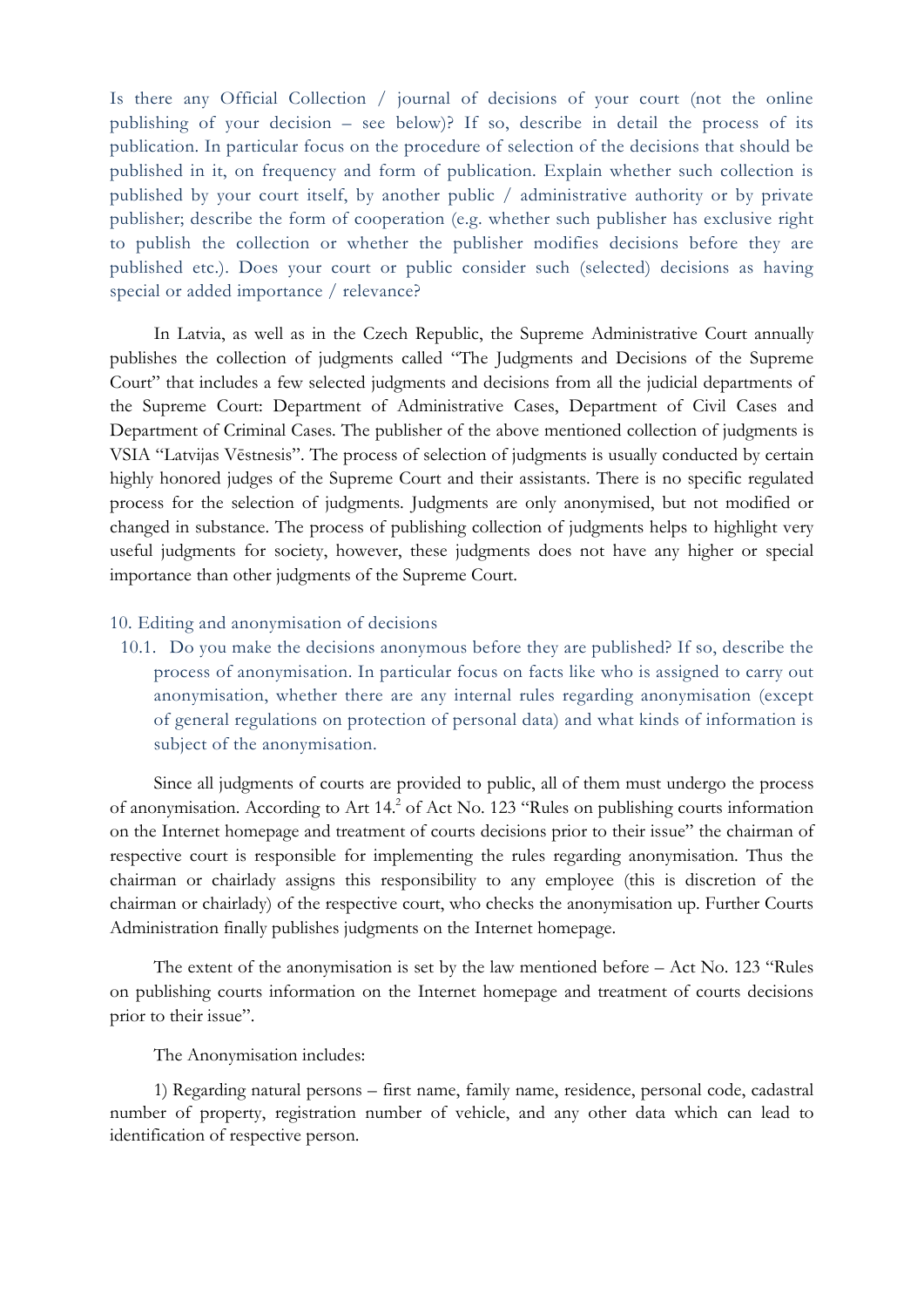2) However, the anonymisation in particular does *not* include: names of administrative authorities, data related to legal persons of private or public law; first names and family names of judges and lay judges if they are not parties to the proceedings*.* 

10.2. If there is a change of the rules of anonymisation does it impliy any consequences regarding the previously published decisions (in other words are published decisions retrospectively revised to be in conformity with new rules of anonymisation)?

So far, such a matter have not been discussed. However, if any change in the rules would arise in future, it would very likely have no impact on previously published decisions, especially with respect of the amount of documents.

10.3. Name any problem that occurred in your country in connection with anonymisation of the court decisions (e. g. different way of anonymisation at the supreme courts, intensive public discourse, impact of de-anonymisation of decisions by media etc.)

So far, there have not been any major problems in connection with anonymisation of the court judgments. There have not been any worth mentioning court proceedings in connection with anonymisation as well.

10.4. Do you edit decisions designated to publication? If yes, describe please in detail this process. In particular please define who edits, what information is added/deleted (including metadata).

As for the decisions published online the court offices only anonymise them, no other changes are made. Metadata that display with every online search result (e. g. type of decision, date, result of the proceedings etc.) is being entered in the internal database of judgments by the legal secretaries of the courts. From the internal database the metadata are reflected to the external web site at the time of publishing of the full text of the judgment.

10.5. Has development of the right to be forgotten had any impact regarding the process of anonymisation or publication of your decisions? If not, is it at least taken into account regarding the publication of the court decisions in your country?

We have not had experience with the problem in Latvia so far.

11. On-line publishing of the decisions

11.1. Are the decisions of your court accessible online? If so, does it include all decisions or just some part of them (if the second option is true please describe the process of the selection of such decisions).

In Latvia, courts adopt so called judgments (by which the case is decided substantially) and decisions (by which certain procedural matters are decided). All courts judgments (of all jurisdiction courts) are available on-line approximately  $30 - 60$  days after their announcement. However, procedural decisions usually are not available on-line. Only if such a procedural decision is of considerable importance for society it is published in the home page of the Supreme Court.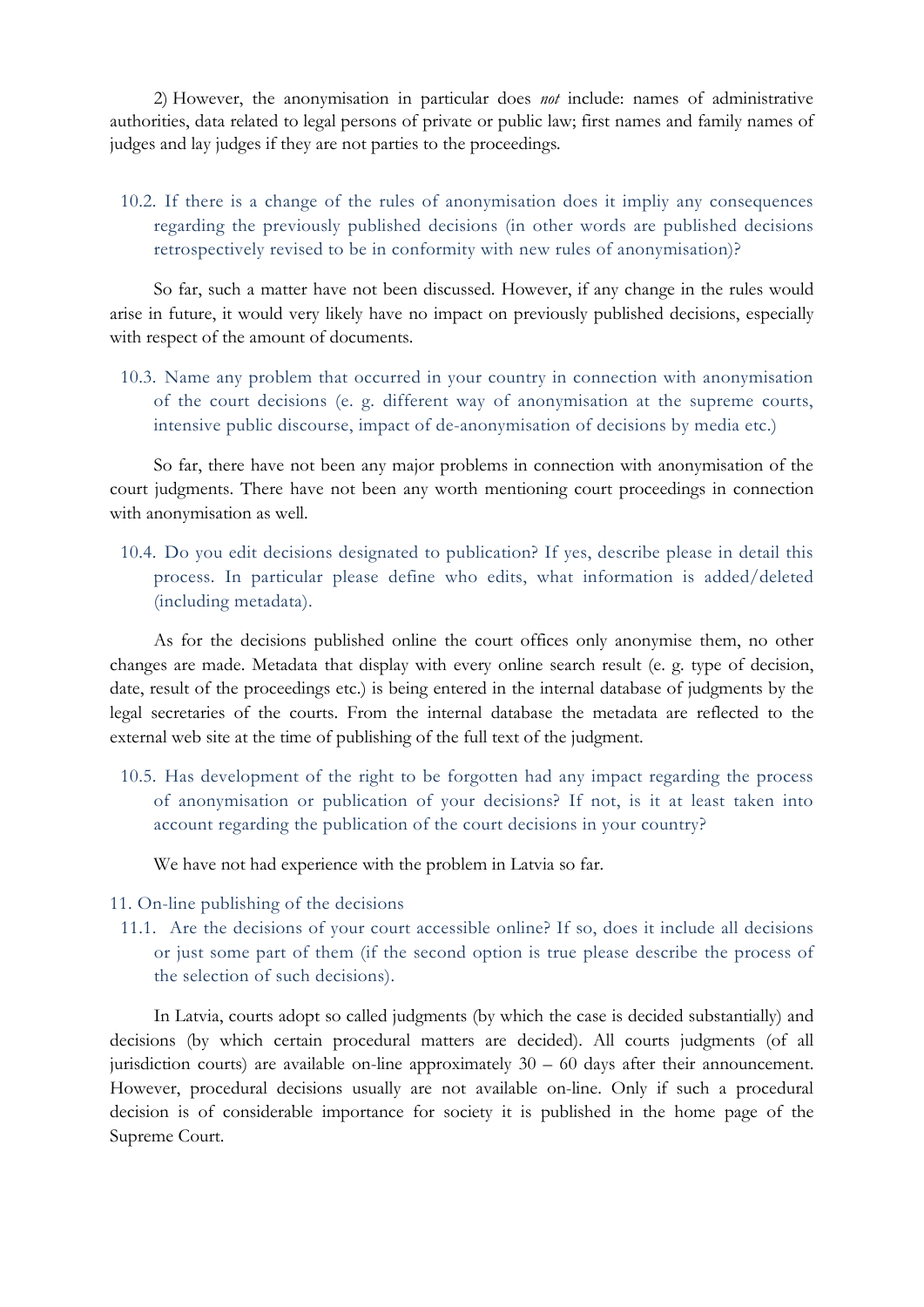11.2. Describe the way your decisions are published online. In particular please state whether the decisions are published on your website or through other website or online service (e.g. platform administrated by the Ministry of Justice or the Judicial Council etc.). Please add screenshot or link.

As mentioned above, the judgments are entered into the internal database of judgments and further from this internal database judgments are reflected to the external web site which includes search engine.

|                                                           |                                                                                                        |                                                         | <b>VIEGLI LASIT</b> |
|-----------------------------------------------------------|--------------------------------------------------------------------------------------------------------|---------------------------------------------------------|---------------------|
| Sākumlapa ▶Tiesu nolēmumi ▶Anonimizēti tiesu nolēmumi     |                                                                                                        |                                                         | <b>ALL</b>          |
| <b>Aktualitätes</b>                                       |                                                                                                        |                                                         |                     |
| <b>Tiesas</b>                                             | Anonimizētu nolēmumu atlase                                                                            |                                                         |                     |
| Tiesu darbības teritorijas                                |                                                                                                        |                                                         |                     |
| <b>Tiesvedība</b>                                         | Atlasit pēc lietas numura:                                                                             |                                                         |                     |
| Tiesu kalendāri                                           | Atlasit pec datuma:                                                                                    | No:<br>Lidz:                                            |                     |
| Tiesu nolēmumi                                            | Atlasit pēc tiesu iestādes:                                                                            |                                                         | ۰                   |
| Anonimizēti tiesu nolēmumi                                | Atlasit pec lietas veida:                                                                              |                                                         | ۰                   |
| <b>Eiropas Savienibas Tiesas</b><br>spriedumi             | <b>Atlasit pec instances:</b>                                                                          |                                                         | ۰                   |
| Eiropas Cilvēktiesību tiesas<br>(ECT) spriedumi un lēmumi | Atlasit pec likuma panta:<br>(Tikai Kriminālprocesa un Administratīvo<br>pārkāpumu procesa nolēmumiem) | Process:<br>۰                                           |                     |
| Tiesu ekspertu padome                                     |                                                                                                        | Likuma pants:                                           |                     |
| E-Pakalpojumi                                             |                                                                                                        | Izvēlēties pantu                                        |                     |
| Normativie akti                                           | Meklét nolémuma tekstá:                                                                                |                                                         |                     |
| Projekti                                                  |                                                                                                        | Meklēšana notiek precīzi pēc ievadītā vārda vai frāzes. |                     |
| Darba piedāvājumi                                         |                                                                                                        | Säkt no jauna<br><b>Atlasit</b>                         |                     |
| Jautăjumi un atbildes.                                    |                                                                                                        |                                                         |                     |
| <b>Atsauksmes</b>                                         |                                                                                                        |                                                         |                     |
| Kontakti                                                  |                                                                                                        |                                                         |                     |

However, certain previously selected judgments of the Supreme Court (which are considered as important for society) are additionally published in the Internet homepage of the Supreme Court. All the judgments are ordered either in chronological order or in topic based order. Judgments are supplemented with one or three sentence with expresses the main idea of that judgment.

|                                                                      |                               | <b>LATVIJAS REPUBLIKAS</b><br><b>AUGSTĀKĀ TIESA</b> |                      |                                                                              |                | Q              |
|----------------------------------------------------------------------|-------------------------------|-----------------------------------------------------|----------------------|------------------------------------------------------------------------------|----------------|----------------|
| <b>SÄKUMS</b><br><b>PAR AUGSTÄKO TIESU</b>                           | <b>JAUNUMI</b>                | <b>TIESVEDIBA</b>                                   | <b>APMEKLĒTĀJIEM</b> | <b>JUDIKATŪRA</b>                                                            | <b>RESURSI</b> | <b>VESTURE</b> |
| Judikatūras nolēmumu arhīvs                                          |                               |                                                     |                      | Judikatūra / Judikatūras nolēmumu arhīvs / Administratīvo lietu departaments |                |                |
| Civillietu departaments<br>Krimināllietu departaments                | Hronoloģiskā secība 2004-2016 |                                                     |                      |                                                                              | e              | Drukas versija |
| Administratīvo lietu<br>departaments                                 | <b>Saturs</b>                 |                                                     |                      |                                                                              |                |                |
| Hronoloģiskā secība 2004-<br>2016                                    | 2016<br>2015                  |                                                     |                      |                                                                              |                |                |
| Klasifikators pēc lietu<br>kategorijām (ar tēzēm)<br>2004-2016       | 2014<br>2013                  |                                                     |                      |                                                                              |                |                |
| Klasifikators pēc lietu<br>kategorijām (ar tēzēm) kopš<br>2004. gáda | 2012<br>2011                  |                                                     |                      |                                                                              |                |                |
| Tiesību aktu rādītājs 2012-<br>2016                                  | 2010<br>2009                  |                                                     |                      |                                                                              |                |                |
| Departamentu priekšsēdētāju<br>sēžu lēmumi                           | 2008<br>2007<br>2006          |                                                     |                      |                                                                              |                |                |
| Tiesu prakses apkopojumi                                             | 2005<br>2004                  |                                                     |                      |                                                                              |                |                |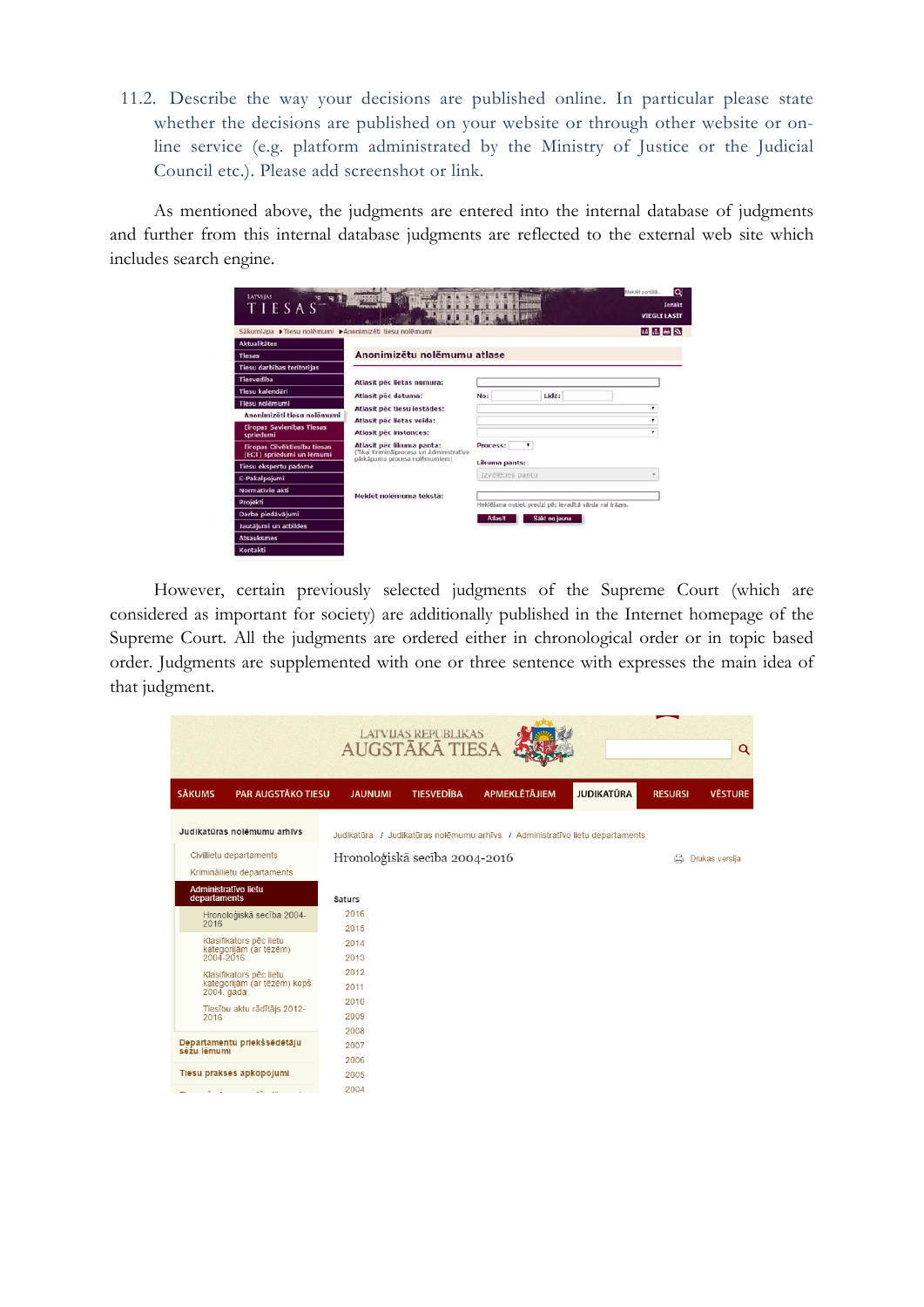| AUGSTAKA TIESA                                                                                        |                                                                                                                              |                   |                                                                              |                   |                |                |  |  |  |
|-------------------------------------------------------------------------------------------------------|------------------------------------------------------------------------------------------------------------------------------|-------------------|------------------------------------------------------------------------------|-------------------|----------------|----------------|--|--|--|
| <b>SĀKUMS</b><br><b>PAR AUGSTÄKO TIESU</b>                                                            | <b>JAUNUMI</b>                                                                                                               | <b>TIESVEDĪBA</b> | <b>APMEKLĒTĀJIEM</b>                                                         | <b>JUDIKATÜRA</b> | <b>RESURSI</b> | <b>VĒSTURE</b> |  |  |  |
| Judikatūras nolēmumu arhīvs                                                                           |                                                                                                                              |                   | Judikatūra / Judikatūras nolēmumu arhīvs / Administratīvo lietu departaments |                   |                |                |  |  |  |
| Civillietu departaments<br>Krimināllietu departaments<br>Administratīvo lietu                         | 1. Administratīvais process                                                                                                  |                   | Klasifikators pēc lietu kategorijām (ar tēzēm) 2004-2016                     |                   | e.             | Drukas versija |  |  |  |
| departaments<br>Hronoloģiskā secība 2004-<br>2016                                                     | 1.1 Administratīvais akts; faktiskā rīcība; publisko tiesību līgums<br>1.2 Tiesību jomu nošķiršana                           |                   |                                                                              |                   |                |                |  |  |  |
| Klasifikators pēc lietu<br>kategorijām (ar tēzēm)<br>2004-2016                                        | 1.3 Tiesību principi<br>1.4 Tiesību normu piemērošana                                                                        |                   |                                                                              |                   |                |                |  |  |  |
| Klasifikators pēc lietu<br>kategorijām (ar tēzēm) kopš<br>$2004.$ gada<br>Tiesību aktu rādītājs 2012- | 1.5 Dalībnieki<br>1.6 Termini administratīvajā procesā                                                                       |                   |                                                                              |                   |                |                |  |  |  |
| 2016<br>Departamentu priekšsēdētāju                                                                   | 1.7 Personas subjektīvās tiesības<br>1.8 Administratīvais process iestādē<br>1.8.1 Administratīvā procesa uzsākšana no jauna |                   |                                                                              |                   |                |                |  |  |  |
| sēžu lēmumi<br>Tiesu prakses apkopojumi                                                               |                                                                                                                              |                   |                                                                              |                   |                |                |  |  |  |
| Tiesnešu kopsapulču lēmumi                                                                            | 1.9 Administratīvais process tiesā<br>1.9.1 Valsts nodeva                                                                    |                   |                                                                              |                   |                |                |  |  |  |
| <b>ECT nolēmumu arhīvs</b><br>ANO nolēmumi                                                            | 1.9.2. Pagaidu noregulējums administratīvajā procesā<br>1.9.3 Juridiskā palīdzība                                            |                   |                                                                              |                   |                |                |  |  |  |
| EST judikatūra                                                                                        | 1.9.4 Pierādījumi                                                                                                            |                   |                                                                              |                   |                |                |  |  |  |

11.3. In what formats do you (on-line) provide your decisions? Besides enumeration of formats please state as well whether your court has any systematic policy of open data. Declare whether your court publishes only individual decisions or also datasets[19](#page-11-0) are available to public for further use. If datasets are not available to "wide public", state to whom and under what conditions they are accessible.

The judgments available at the national judgments website are in "*PDF*" format, but the judgments available in the homepage of the Supreme Court are available in "DOC" format. Datasets are not provided.

- 11. public access to other documents
	- 12.1. Is personal information about your employees published online? Are their curricula available? In what extent, what form (e. g. on the web site of the court) and what information is normally made available (e. g. education, membership, political opinions, family status etc.)? Is this obligatory, can your employees decide on the content and structure of the information about their person? Have you encountered any problems with this issue (e. g. in the Czech Republic intensive discussion about disclosure of information about membership of judges in the Communist Party)? Please, attach a screenshot or link for illustration.

A brief profile (e. g. professional experience and education) of the judge is published on the homepage of the Supreme Court only after appointment of a judge to the office. This information is shown in news feeds. However, there is not separate section where the profiles of all judges are available. The content of information is purely professional and is decided by the judge himself.

However, the homepage of the Supreme Court includes separate section where the profiles of legal advisers and consultants of Analytical Department is published. It includes purely

<span id="page-11-0"></span> <sup>19</sup> Datasets – large file having character of database.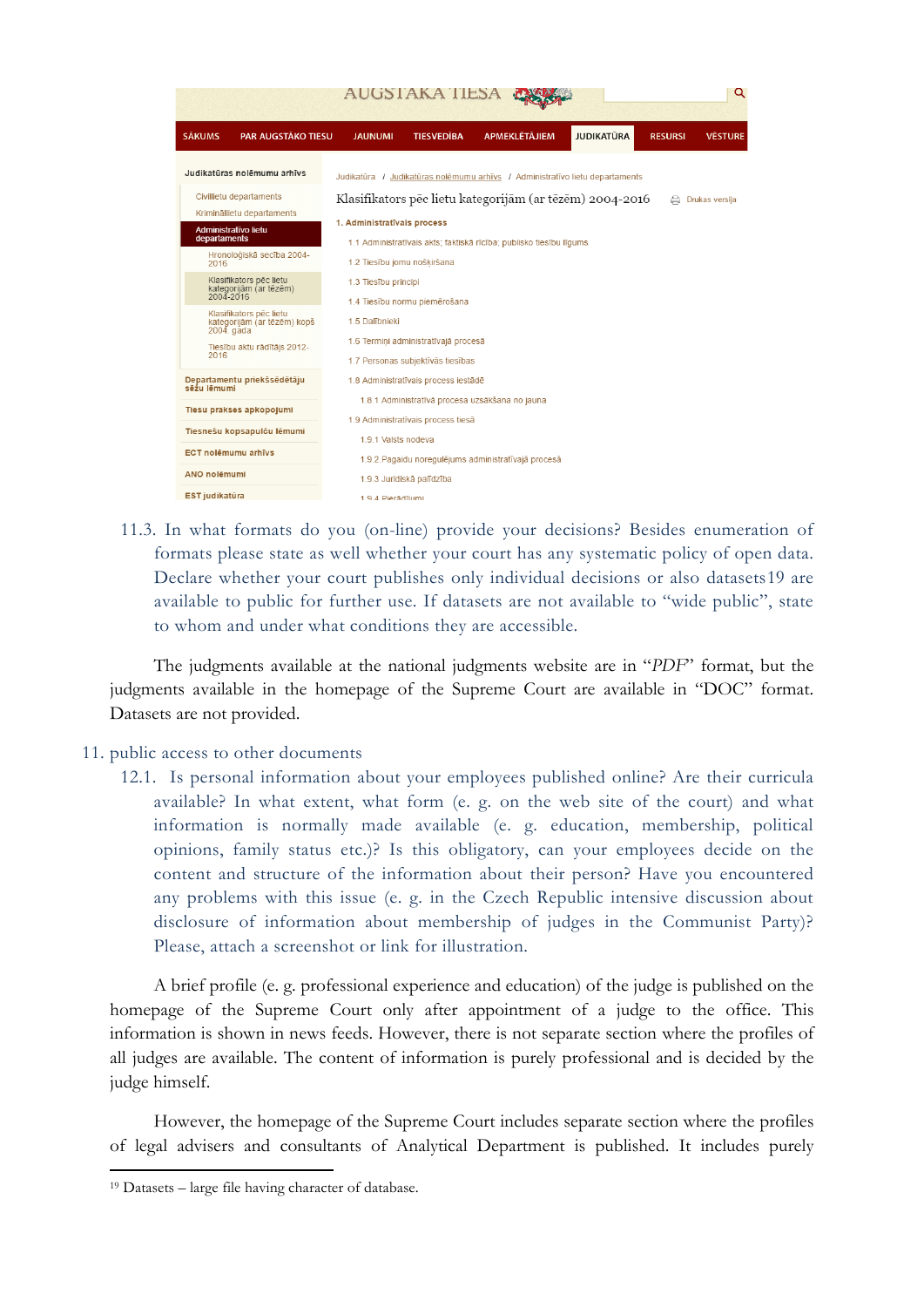professional information (e. g. professional experience). The content of information to be published is decided by the chairlady and the respective employee. Example of the profile:



The Supreme Court itself has not encountered any problems or disagreement with publishing information about its employees.

12.2. What other documents from the court file, except decisions, are made available on your court´s web site (e. g. dissents, submissions of advocates general, submissions of the parties, record of voting of judges on the bench etc.)? Please describe how these documents are disclosed, where and in what form (e. g. on the web site of the court through search form, in the form of open data etc.) If in the form of open data please attach a link to the respective dataset.

The Supreme Court publishes only judgments and dissenting opinions of judges, no other parts of a court file are publicly accessible.

12.3. Can your employees / judges publicly comment decisions of their own or of their colleagues? If so, in what way this usually happens (e. g. articles in legal journals, public discussions on judicial decision-making organized by the respective court)?

According to the Art. 86 (1) of the Law on Judicial Power judges have the rights and freedoms provided by law to citizens. Judges must exercise these rights and freedoms, so that the dignity and honour of the court and judges, impartiality, and the independence of the court do not suffer. According to the Art. 89 (4) outside a court, a judge must avoid everything, which might diminish the authority of the adjudication of a court or the dignity of a judge, or may cause doubt as to their impartiality and fairness.